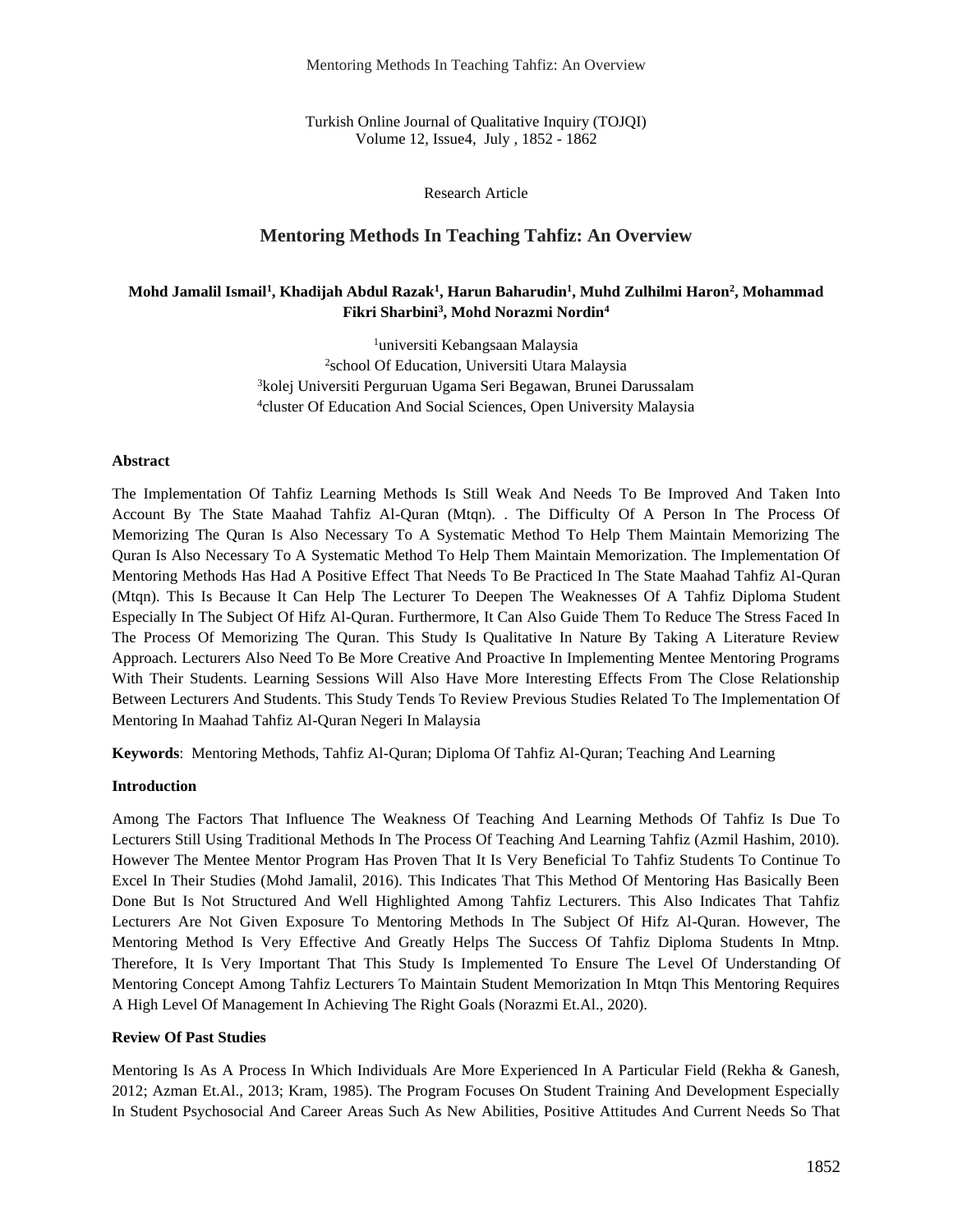They Can Improve Their Self -Competitiveness, Manage Opportunities And Problems Prudently, And Respond To Various Challenges In The Internal Environment And External Organizational Continuity And Essential Knowledge (Rekha & Ganesh, 2012; Kram, 1985). Every Aspect Requires Efficient Management (Abdul Jalil Et Al., 2021; Mohd Noh Et Al., 2021; Mustafa Et Al., 2021; Roszi Et Al., 2021; Tumisah Et Al., 2021).

Mentoring Programs In The Context Of Educational Institutions, Face -To -Face Communication Is Defined As A Direct Interaction Or Relationship Between The Resource Provider And The Resource Recipient Without Using The Intermediary Of Channels Implemented In The Same Time (Mohd, 2008). While Open Communication Is Defined As Individuals Or Organizations That Practice A Culture Of Communication Where Individuals Can Express Views Or Questions Openly (Murphey Et.Al., 2001).

Similarly, Mentoring Methods Have Been Applied And Cultivated Or Applied In Inculcating Noble Values Among Public And Private Servants (Mohamad Fauzi, 2010; Azman, Nor 'Ain & Ridzwan 2015). The Role Of The Mentor Itself Is Very Important And Needed To Inculcate Positive Values And Behaviors Among Employees Especially Among Young Officers Or Young Staff Who Have Just Entered The Civil Service. With The Implementation Of This Mentoring Method Also Provides Benefits, Certain Benefits And This Includes Being Able To Further Expand Relationships Especially In The Context Of Training And Personal Learning As Well As Being Able To Identify More Experienced Individuals In The Organization (Bradley Et. Al. 2013). While According To (Collings, Swanson & Watkins 2014: Tewari, & Sharma 2014) Have Discussed That The Benefits Or Advantages Are Also Felt To Those Who Follow The Practice Of Mentoring That Is By Acquiring The Value Of Touch Related To Humanities And Psychology. This Can Be Seen Through Harmonious And Prosperous Relationships Among Them Especially In The Workplace, Creating A Conducive Work Environment, Often Prejudiced Against Each Other, Helping Each Other And Being Able To Work As A Strong Team (Rowland 2012; Mohamad Fauzi 2015).

In Conclusion, The Mentoring Method Is A Process For An Experienced Individual To Be Seen As A Highly Regarded Person, Understanding The Role Of Guiding Other Individuals To Become A Knowledgeable And Professional Person. Apart From Playing A Guiding Role In A Job-Related Organization, A Mentor Also Helps His Students And Fellow Lecturers In Listening And Speaking Skills Or Communicating With Full Confidence And Giving Emotional Encouragement To His Mentee. If It Is Managed Well, Various Problems Can Be Avoided (Irma Et Al., 2021; Suzana Et Al., 2021; Rohanida Et Al., 2021; Nazrah Et Al., 2021; Shahrulliza Et Al., 2021).

According To Azman & Ridzuan (2012, 2015) Stated That The Role Of The Mentor Is To Produce A Positive Effect On The Mentee, Especially In Building Self -Confidence To Perform A Responsibility. For Example, Students Who Have High Self -Confidence Will Be Interested In Learning, Share Knowledge And Be Able To Deal With Problems And Constantly Improve Their Performance. All Aspects Require Effective Leadership And Management (Mohd Arafat Et Al., 2021; Sumaiyah Et Al., 2021; Hifzan Et Al., 2021; Shahrul Et Al., 2021; Helme Et Al., 2021). The Mentor Mentee Program Is A Program Through Which Lecturers And Students Will Be Closer And More Friendly.

This Program Has Been Implemented At Mtnp Since 2007. In Each Semester, A Minimum Of Once And A Maximum Of 2 Meetings And It Is Up To The Mentor, And Usually 4 Months Before The Exam. While The Time And Place Of The Meeting Is Not Specified On A Specific Date, But It Is Up To The Mentor To Hold The Meeting Either At The Mentor's House, In The Machad Area Or In A Restaurant. This Indicates That The Mentor Mentee Program Is More Relaxed In Nature To Reduce The Stress Faced By Students During Learning Sessions. The Mtnp Administration Agreed To Supply Rm 100 To Each Mentor In Making This Program A Success. Lecturers Can Also Find Out The Internal Problems Of Each Student Through Sharing Sessions Between Students And Then Help Them Solve The Problem. Sometimes Lecturers At Mtnp Will Make Visits To Students 'Homes (Mohd Jamalil, 2016). Every Organization Values Perfect Management In Ensuring Success (Farah Et Al., 2021; Syahrul Et Al., 2021; Quah Et Al., 2021; Ahmad Syarifuddin Et Al., 2021; Jumiah Et Al., 2021).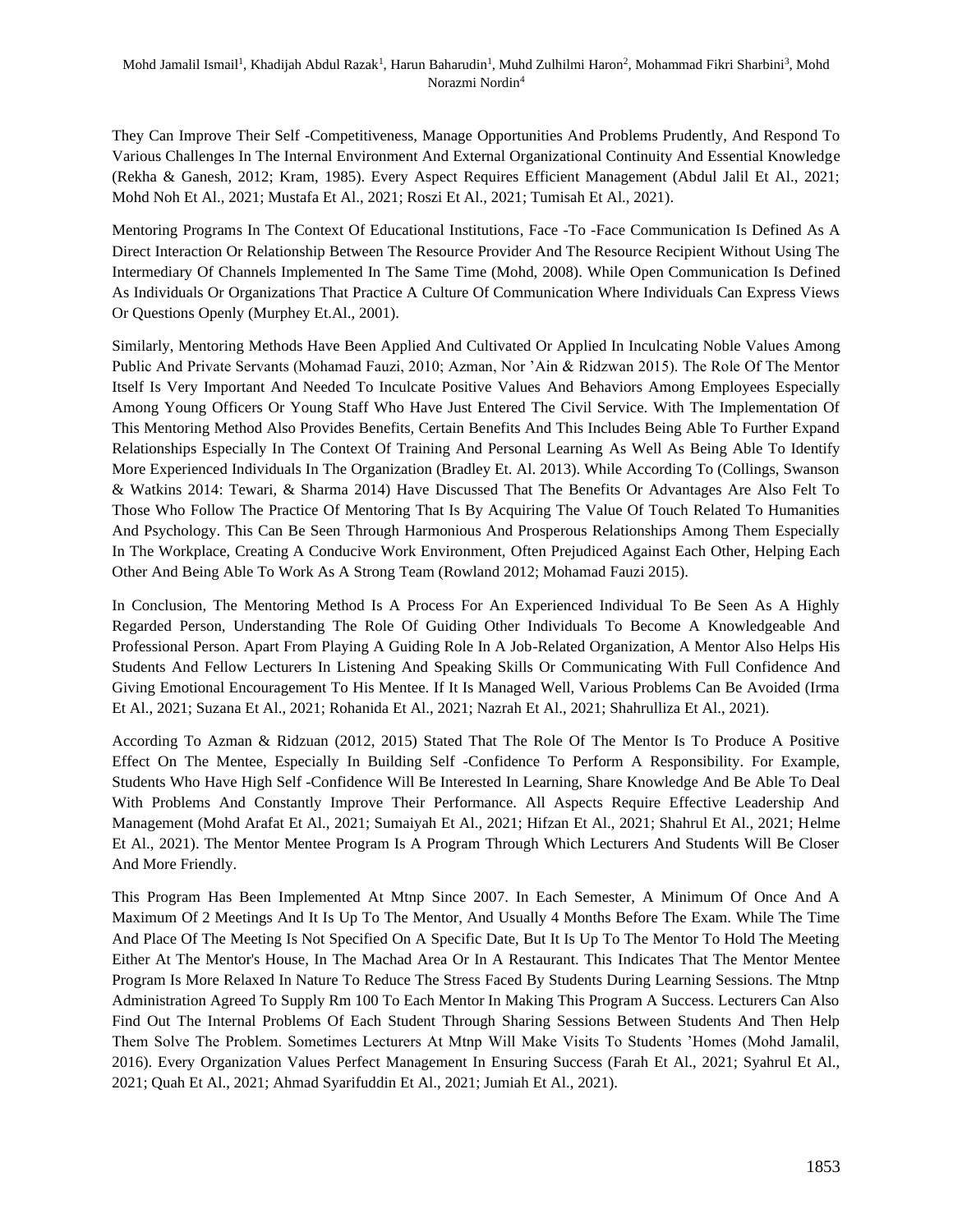### Mentoring Benefits

Through Mentoring, There Are Many Benefits And Benefits That Can Be Obtained To Individuals In The Mentoring Process, Namely The Mentor And The Mentored Individual, Namely The Mentee. The Interpersonal Relationship Built Between Mentor And Mentee Can Have A Profound Impact On Students Both On The Family And The Community. Mohd Fauzi (2015) Gives Guidelines Of Benefits To Mentors:

A) Mentors Can Learn And Strengthen Interpersonal Skills Of Self -Development And Leadership Qualities.

B) Mentors Can Also Expand The Relationship In The Context Of Training And Learning And Identify Those Who Are Experienced In The Institution.

C) It Also Helps The Mentee -Focused Learning Process As An Additional Contribution And Service.

D) Able To Cultivate Practices That Prioritize The Welfare And Importance Of Others.

E) Establish Relationships Within The Organization.

F) Nurture And Develop Existing Talents And Pure Values In A Particular Field.

G) Make A Mentor As A Role Model In Producing Successful Mentees.

The Following Are The Benefits Obtained As A Mentee (Zahanim Ahmad Et.Al. 2018):-

A) Gain A Solid Foundation In A Field.

B) Acquire Various Sources Of Knowledge In Accordance With The Passage Of Time And Technological Progress.

C) Always Strive In Self -Improvement Throughout The Learning Process.

D) Use The Knowledge Gained As Best As Possible.

E) Can Share Ideas And Experiences As Well As Knowledgeable In The Field Involved.

F) Fostering A Humane And Psychological Attitude In Management As Well As Being Able To Establish A Harmonious Relationship Between Mentor And Mentee Such As Being Kind And Helping Each Other In The Pdp Process.

Mentoring Process

There Are Three Main Things That Are Emphasized In The Mentoring Process (Zahanim Ahmad Et.Al. 2018), Namely:-

### A) Observe

Mentors Need To Observe The Mentee's Behavior During The Mentoring Process To Ensure That There Are Changes And Improvements That Occur. While The Mentee Needs To Observe The Mentor By Asking Some Questions To Get Valid Answers Or Sources Of Information Throughout The Mentoring Process.

### B) Get Involved

Next, Throughout The Mentoring Process Takes Place The Mentee Needs To Perform The Tasks That Have Been Given For A Deeper Understanding. In Addition, Mentees Can Learn Something More Practically At The Same Time. Mentor And Mentee Discussions Need To Be Done Regularly To Achieve Encouraging Results.

C) Do It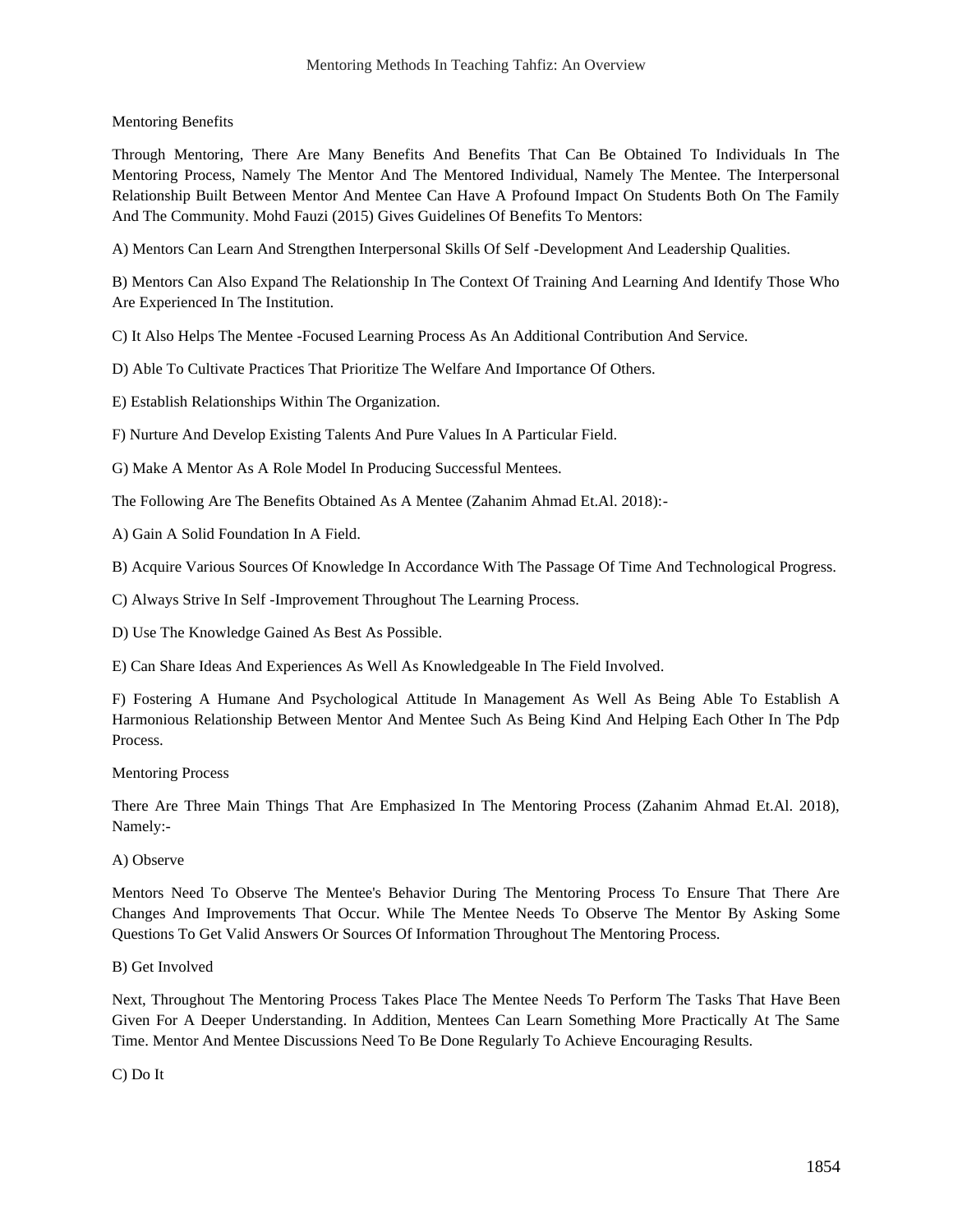The Planned Programs Have Been Given Full Trust To The Mentee To Be Implemented To Assess The Level Of Competencies That Have Been Learned At This Stage. When A Mentee Achieves A Good Result This Indicates A Positive Change Has Occurred To The Mentee During The Mentoring Process.

# Mentoring Methods

Through Past Studies Many Have Supported The Merits Of Mentoring Programs Among Academics And Industry. In The Context Of Institutions Of Higher Learning, Students Who Follow A Mentoring Program Are Found To Obtain Very Encouraging Academic Performance Compared To Other Students Who Do Not Follow A Mentoring Program (Campbell & Campbell, 1997). In Addition, Mentoring Programs, Are A Mechanism That Support The Paradigm Shift Of Higher Education Institutions From Academically Oriented Learning To Practical (Gregson, 1994; Raelin, 2000; Sambrook, 2001).

This Learning Method Has Improved Communication Practices Between Teachers (Mentors) And Students (Mentees) And These Communication Practices Successfully Transfer Knowledge, Skills And Abilities To Students (Azman Et.Al., 2007). According To Eller (2014), Communication Practices In Mentoring Programs Can Increase Their Self -Skills Confidence And Motivate Mentees To Undertake Self -Development.

According To Bozeman And Feeny (2007) Stated That A Mentor Is Someone Who Has Gone Through The Learning Process And Has Extensive Experience And Knowledge In A Field. Whereas Barton (2001) And Yaw (2007) Stated That This System Helps Mentees Gain Knowledge And Skills In Them. The Counseling Process Will Also Take Place At Once Which Will Positively Benefit The Mentor As Well As The Mentee (Piasecki, 2011).

Figure 1 Shows The General Framework Of The Mentoring System Practiced In The Study Of Tahfiz Educational Institutions.

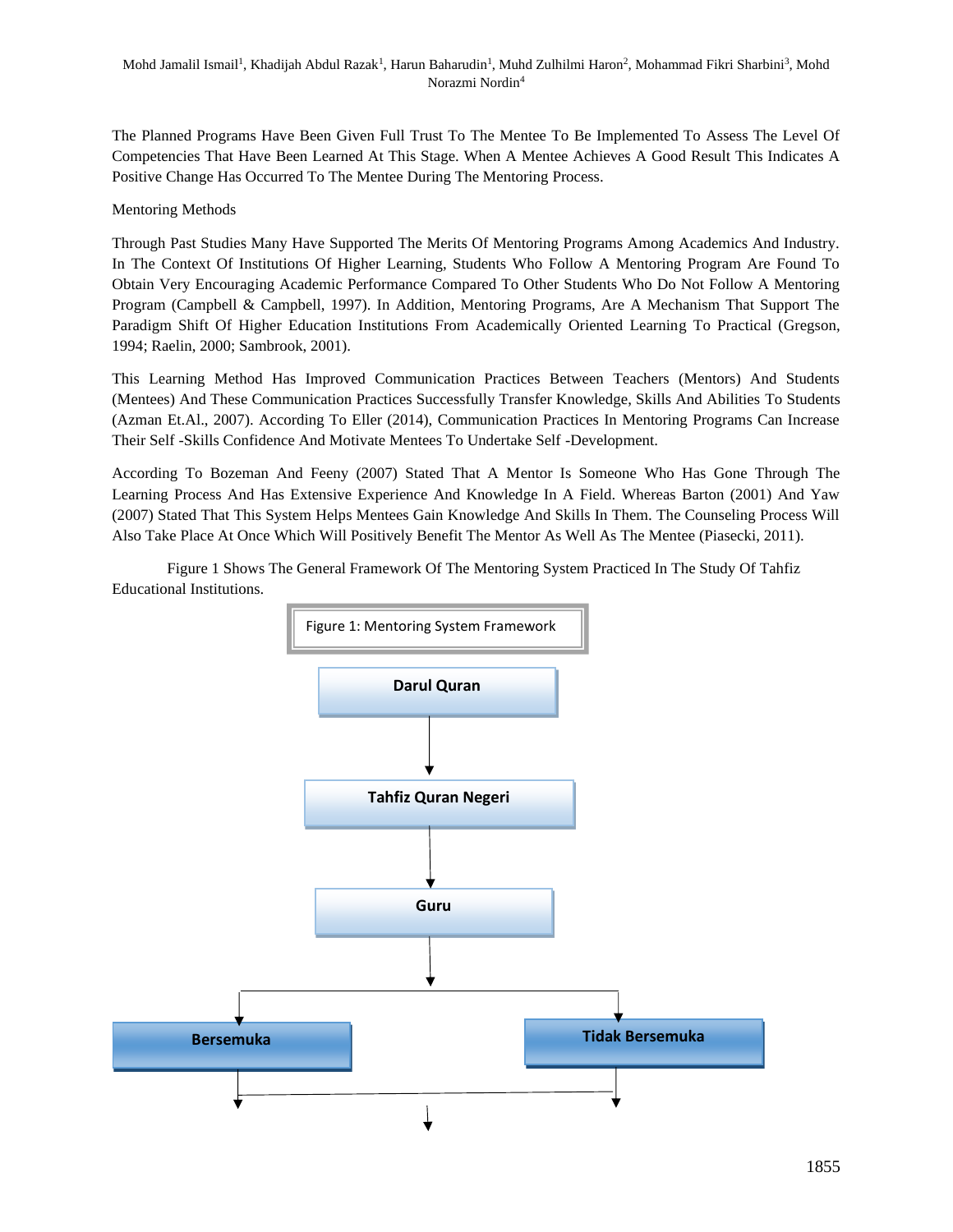Mentoring Methods In Teaching Tahfiz: An Overview



\*Negeri= State

\*Guru= Teacher

\*Bersemuka= Face To Face

\*Tidak Bersemuka=Online

\*Pelajar= Students

The Diagram Above Shows That The Mtnp Strategy Should Be Used As A Guide For Building Mtqn Student Development And Mentoring Strategies In Malaysia. Bilateral Mentoring Practices, Namely Face To Face And Non -Face To Face, Must Be Implemented To Achieve Mtqn's Strategy Of Excellence In Malaysia. The Practice Of Communication And Student Engagement Is A Very Important Mechanism To Ensure The Process Of Knowledge Transfer, The Ability To Take Place In A Planned Manner, Skills And Have A Positive Impact On The Attitudes And Behaviors Of Students. The Success Of Something Depends On Good And Efficient Management (Mohd Ali Et Al., 2021; Parimala Et Al., 2021; Siti Jamilah Et Al., 2021; Nor Fauziyana Et Al., 2021; Noel Et Al., 2021).

The Development Of Technology And The Digital Age Makes All Information Easily Available In The Blink Of An Eye. Learning Environments That Use Technology Fully Have Influenced The Style And Manner Of Student Learning Such As The Existence Of Virtual Classrooms, Digital Classrooms And So On (Chan, 2010). The Development Of Advanced Technology Has Also Made Education In Malaysia Change In Line With The 21st Century In Terms Of Teaching, Mentoring, Consulting And Online Communication. This Allows The Teaching And Learning System To Take Place Completely Online. The Best Way Is To Do Efficient Management (Ahmad Shafarin Et Al., 2021; Junaidah Et Al., 2021; Farah Adibah Et Al., 2021; Ahmad Shakani Et Al., 2021; Muhamad Amin Et Al., 2021). This Demonstrates That The Importance Of Something Being Managed Well (Santibuana Et Al., 2021; Nor Diana Et Al., 2021; Zarina Et Al., 2021; Khairul Et Al., 2021; Rohani Et Al., 2021; Badaruddin Et Al. , 2021, Abdul Rasid Et Al., 2021)

Based On Previous Studies, The Discussion Related To Mentoring Is More Detailed About The Characteristics Of The Mentoring Program Such As The Conceptual Discussion Related To The Definition, Type, Purpose And Importance Of The Mentoring Program. Second, Through Previous Studies It Is More Focused On A Simple Survey Method To Explain The Differences Of Respondents Related To Mentoring Programs. Furthermore, Past Studies Have Also Extensively Conducted Simple Correlation Methods To Determine The Strength Of The Relationship Between Mentoring Programs And Mentee Success. Therefore, The Above Research Approach Is Not Strong Enough To Produce Information To Be Used As A Guide In Mentoring Programs And Also To Formulate A Strategic Plan To Improve The Effectiveness Of Mentoring Programs, Especially For The Education System. Therefore, It Encourages Researchers To Explore More Widely And In Depth Related To The Mentoring System Among Tahfiz Teachers, Especially Mtqn In Malaysia.

The Role Of Mentoring

I. As A Coach

According To (Higgins, & Kram 2001) The Role Of The Mentor As A Coach Can Improve The Learning Process And Individual Self -Development, Especially In Terms Of Achievement And Performance. Coaches Are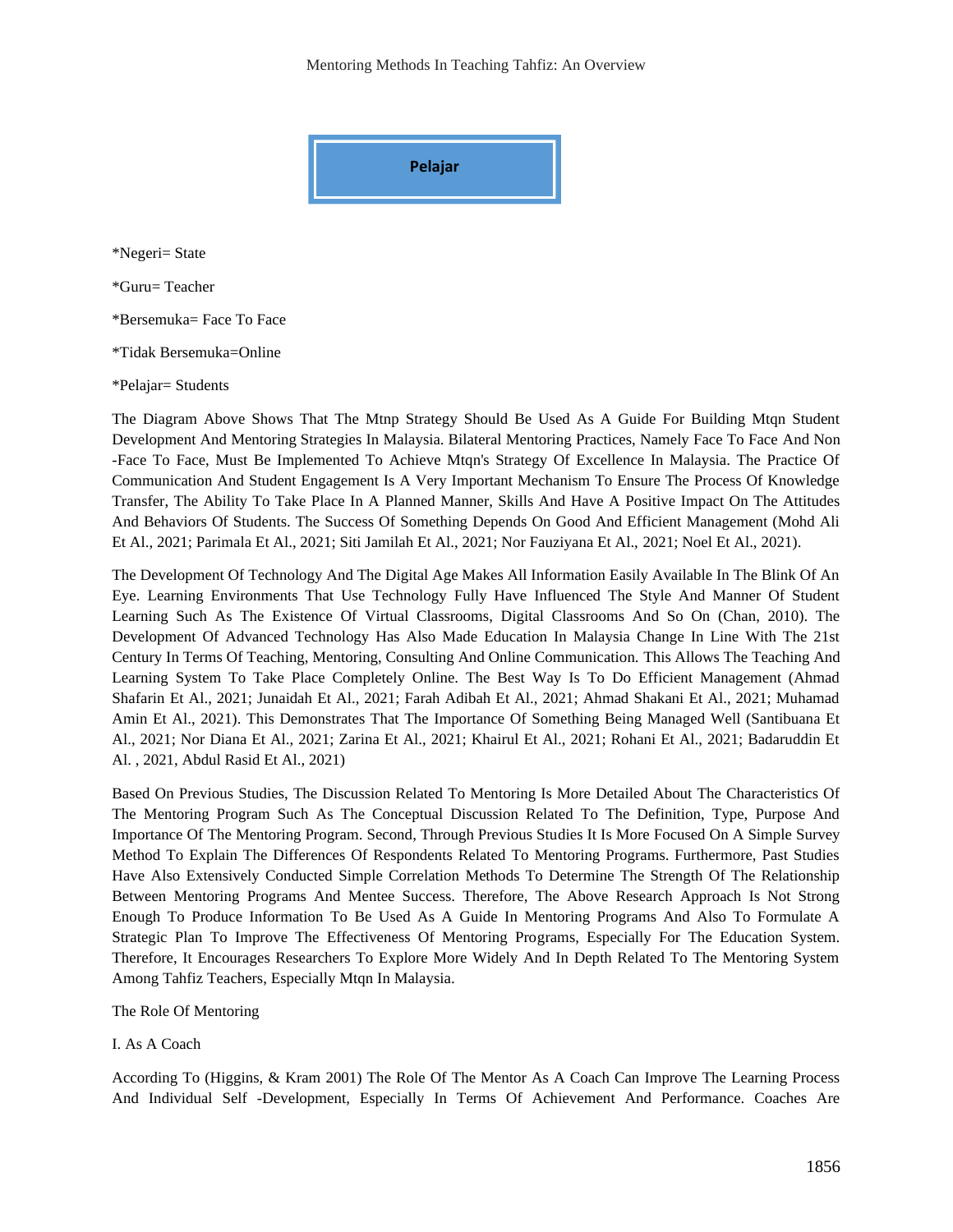Individuals Who Conduct Coaching Sessions Either Individually Or In Groups. Usually The Coach Will Help The Mentee To Achieve An Objective Or Goal Of The Work By Using Certain Methods In Terms Of Observation, Constructive Questions And Also Challenges According To The Ability Of The Mentee. Thus, Being A Coach Does Not Mean Being Proficient In A Particular Field But Being Able To Help Achieve Goals Based On Knowledge, Experience, Skills And Positive Thinking.

In Addition, The Coach Has An Important Role In Determining The Success Of The Mentee And Among Those Roles Is To Cultivate Accountability In The Coach. Accountability Is The Responsibility Of Asking Questions To The Mentee In Order To Facilitate The Mentee To Take Further Action To Achieve The Goal (Higgins, & Kram 2001: 2008). For Example, Some Students Are Unable To Complete The Assigned Tasks. As A Coach, You Also Need To Give Constructive Reprimands To Prevent Students From Giving Unreasonable Excuses. The Next Role Is To Build Self -Confidence That Is As A Coach Can Give Encouragement, Praise, Appreciation And Accept The Views Of Mentees. Self -Confidence Will Also Prepare Mentees To Face A Wider Range Of Challenges To Ensure Their Services Are Not Compromised.

Similarly, A Coach Needs To Accept Challenges And Work Beyond Reach. This Means That Most Individuals Or Students Are Usually In A Comfort Zone And Like To Do Work Or Tasks As Usual And The Result Does Not Bring Any Challenges Or Stress. As A Coach, You Need To Give A Little Pressure And Challenge So That The Returns And Results Are Quality And Excellent.

# Ii. Generating Ideas

Generating Ideas Is The Best Way To Solve Problems And At The Same Time Be Able To Make Good Decisions. As A Coach Can Encourage Mentees To Provide A Variety Of Ideas Or Opinions And Together Think Of The Best Way To Address Issues Related To The Scope Of The Task.

Similarly, The Generation Of These Ideas Does Not Usually Exist On Its Own. This Requires One's Own Effort Whether Naturally Shaped Or Planned. For Example A Coach Is Able To Guide Individuals So That They Are Able To Produce Thinking Logically, Analytically And Critically.

# Iii. Referral Specialist

According To (Higgins, & Kram 2001) The Meaning Of A Referral Expert Is An Individual Who Has The Knowledge And Experience To Organize. A Referral Expert Has Their Own Advantages And They Are Able To Build Internal Power Beyond The Physical Aspect In Order To Be Able To Guide, Instruct And Control Members In Whatever Form Of Action Is Taken. Whereas According To (Higgins, & Kram 2001; Kram, & Higgins 2008; James H. & Zhongming 2017) Consultants Are Efficient In Organizing, Managing And Administering Organizations. Similarly, Individuals Who Act As Reference Experts Also Have The Ability To Think Logically Where They Think Based On Reasonable Reasons As Well As Tangible Evidence. It Is Important That The Act Of Thinking Is Appropriate And Without Being Influenced By Feelings Of Jealousy, Resentment And Vice Versa.

### **Discussion**

This Learning Method Enhances The Communication Practice Between The Tahfiz Lecturer (Mentor) And The Student (Mentee) And This Communication Practice Successfully Transfers Knowledge, Skills And Abilities To The Students (Azman Et. Al. 2007). According To Eller (2014), Communication Practices In Mentoring Programs Can Increase Their Self -Confidence And Motivate Mentees To Perform Self -Excellence. Whereas Shen & Kram (2011) Stated That Mentors Provide Education To Mentees That Are Aimed At Specific Issues And Only Require A Short Period Of Time That Is Able To Contribute To The Increased Success Of The Mentee. However, Various Processes Need To Be Followed To Ensure The Success Of Mentoring Methods In Learning. Therefore, This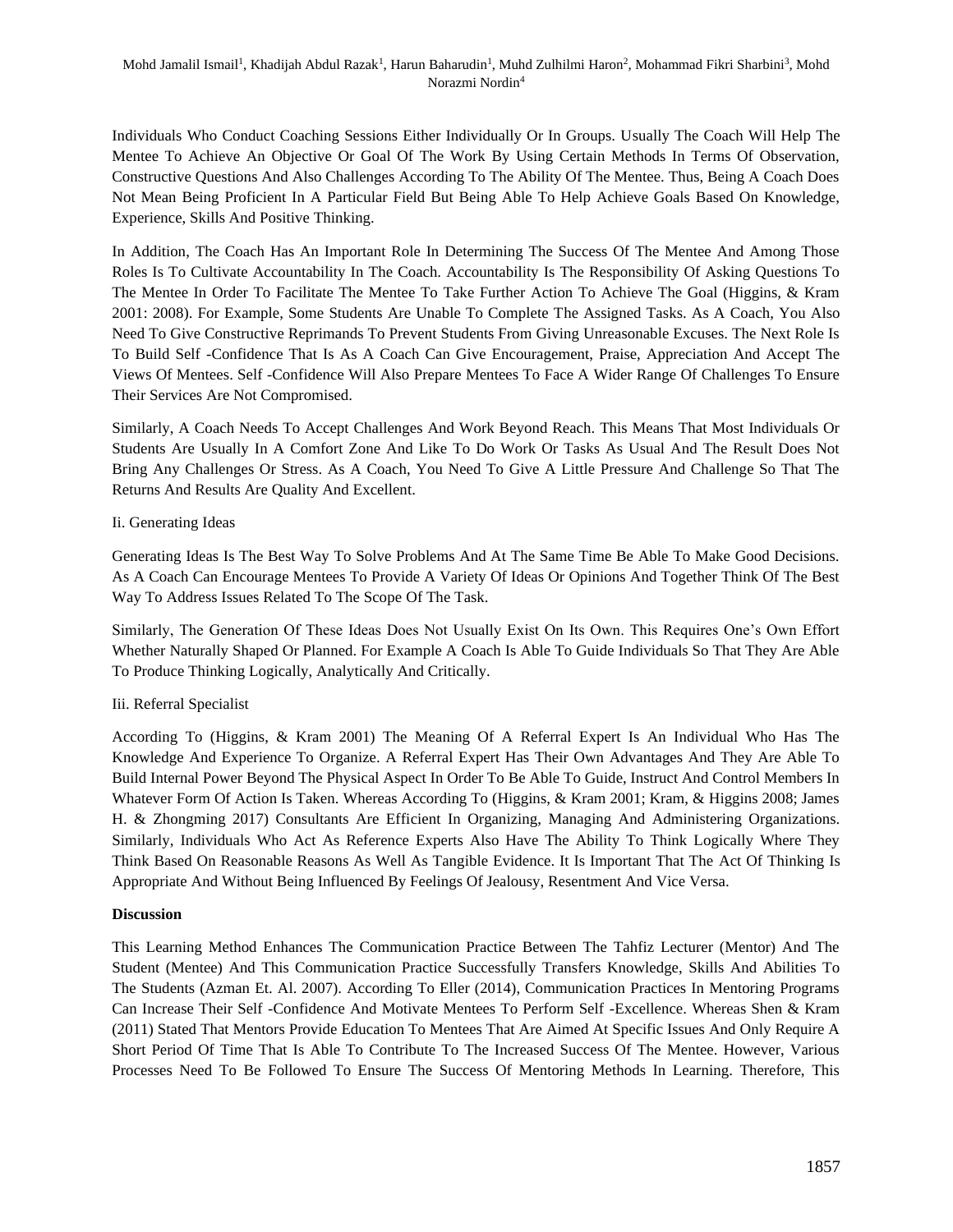Method Of Mentoring Will Have A Positive Effect On The Excellence Of A Student And It Should Be Practiced In Various Educational Institutions To Produce An Excellent Generation In The Future.

### **Conclusion**

Therefore, This Mentor -Mentee System Should Be Carried Out Every Year So That The Relationship Between Students And Lecturers Becomes Closer. With This, The Lecturer Will Always Be Aware Of The Weaknesses Of Each Student Who Is Guided In Turn Can Help The Students To Reduce The Stress Faced. Lecturers Need To Be More Creative And Proactive In Implementing This Mentee Mentor Program Together With Their Respective Mentees. Learning Sessions Will Also Be More Enjoyable As A Result Of The Close Relationship Between Lecturers And Students.

Based On Previous Studies, Mentoring-Related Discussions Are More Detailed On The Characteristics Of Mentoring Programs Such As Conceptual Discussions Related To The Definition, Types, Purposes And Importance Of Mentoring Programs. Second, Through Previous Studies More Focused On Moderate Survey Methods To Explain The Differences Of Respondents Related To Mentoring Programs. Furthermore, Previous Studies Have Also Extensively Performed A Moderate Correlation Method To Determine The Strength Of The Relationship Between Mentor Programs And Mentee Success. Therefore, The Above Research Approach Is Not Strong Enough To Produce Information To Be Used As A Guide In Mentoring Programs To Formulate Strategic Plans To Improve The Effectiveness Of Mentoring Programs, Especially For The Education System. Therefore, It Encourages Researchers To Explore More Widely And In Depth Related To The Mentoring System Among Tahfiz Lecturers, Especially Mtqn In Malaysia.

## **References**

- 1. A Qualitative Study. Nurse Education Today, 32, 815-820.
- 2. Abdul Jalil Toha Tohara, Shamila Mohamed Shuhidan, Farrah Diana Saiful Bahry, Mohd Norazmi Bin Nordin (2021). Exploring Digital Literacy Strategies For Students With Special Educational Needs In The Digital Age. Turkish Journal Of Computer And Mathematics Education Vol.12 No.9 (2021), 3345-3358.
- 3. Abdul Rasid Bin Abdul Razzaq, Mohd Norazmi Bin Nordin, Mohamad Zaid Bin Mustafa, Badaruddin Bin Ibrahim (2021). Questionnaire For Special Education Leadership: A Pilot Study. Linguistica Antverpiensia, 2021 Issue-1: 2587-2614
- 4. Ahmad Shafarin Bin Shafie, Siti Nur Kamariah Binti Rubani, Aini Nazura Binti Paimin, Navaratnam Vejaratnam, Mohd Norazmi Bin Nordin (2021). Elements Of Safety In Job Satisfaction Of Special Education Teachers In Malaysia. Turkish Journal Of Computer And Mathematics Education Vol.12 No.11 (2021), 5274-5278
- 5. Ahmad Shakani Bin Abdullah, Iklima Husna Binti Abdul Rahim, Mohammad Halim Bin Jeinie, Muhammad Shakir Bin Zulkafli, Mohd Norazmi Bin Nordin (2021). Leadership, Task Load And Job Satisfaction: A Review Of Special Education Teachers Perspective. Turkish Journal Of Computer And Mathematics Education Vol.12 No.11 (2021), 5300-5306
- 6. Ahmad Syarifuddin Che Abd Aziz, Tumisah Binti Akim, Abdul Halim Bin Ruseh, Sarina Binti Mail, Mohd Norazmi Bin Nordin (2021). Elements Of Facility In Job Satisfaction Of Special Education Teachers In Malaysia. Turkish Journal Of Computer And Mathematics Education Vol.12 No.11 (2021), 5239-5243
- 7. Ar Abdul Razzaq, Kh Tan, Mz Mustafa, N Bokhari. (2017). The Secret To A Successful Homestay Development: Lesson From Miso Walai Homestay (Mwh) Kinabatangan Sabah, Malaysia. Pertanika Journal Of Social Sciences & Humanities, 2017.
- 8. Azman I, Kamsiah H, Rizal Ab, Ahmad Rra, Junoh Am (2007) Kesan Pemindahan Pengetahuan, Kemahiran Dan Kebolehan Ke Atas Amalan Komunikasi Dalam System Mentoring Di Institusi Pengajian Tinggi Awam. Jurnal Pendidikan Pp. 133-160.
- 9. Azman I, Nor Aa, Ahmad Aa, Wan Nawi, Yusof I (2015) Effect Of Mentorship Program On Mentee's Psychosocial Development 13(4), 62-77.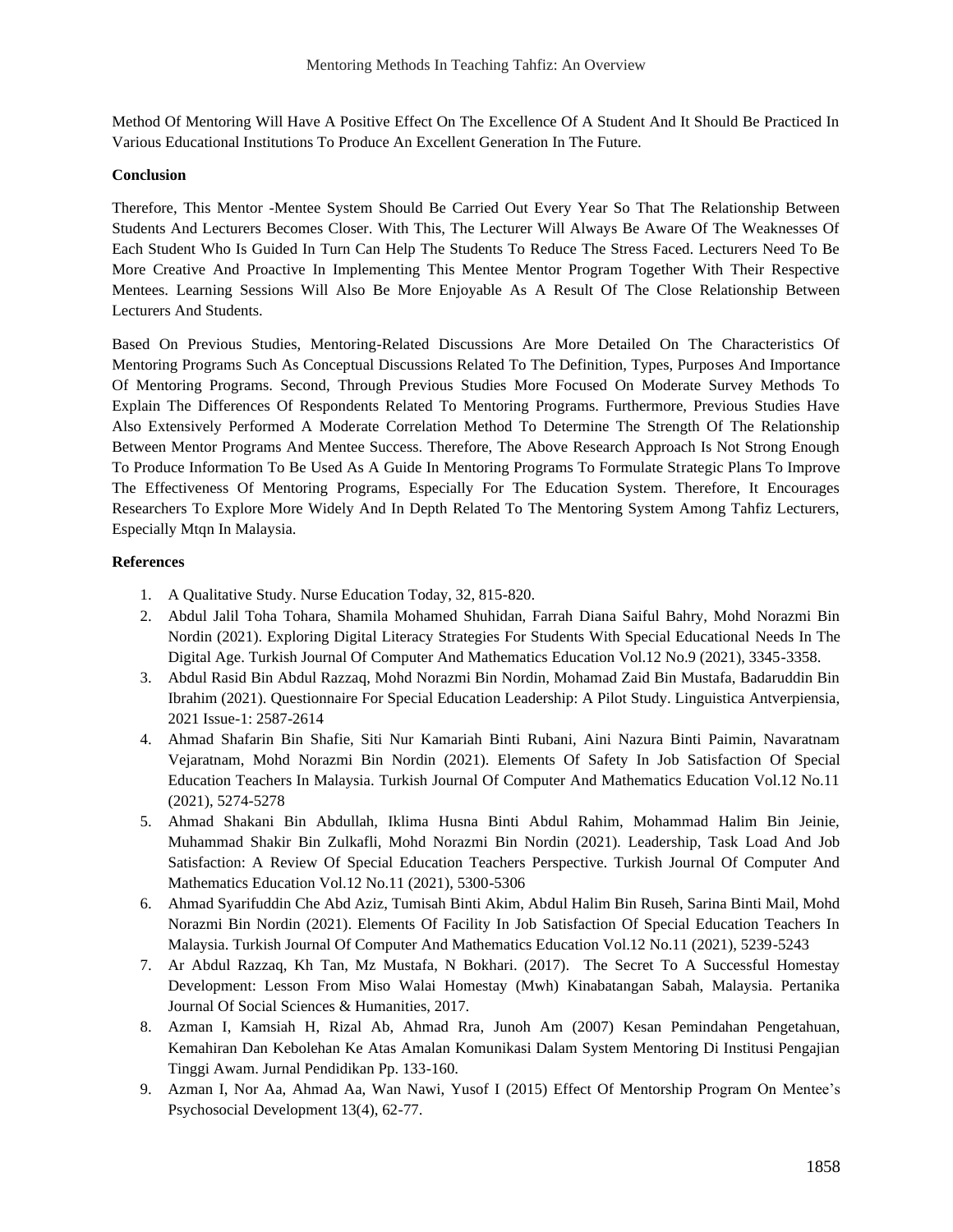- 10. Azman I, Ridzuan Aa (2012) Relationship Between Mentoring Program And Academic Performance. The Mediating Effect Of Self-Efficacy. The Proceeding Of The 3rd International Conference On Business Ang Economics Research (Icber), 12-13 March 2012, Indonesia.
- 11. Azmil Hashim. (2010). Penilaian Pelaksanaan Kurikulum Tahfiz Al-Quran Di Darul Quran,
- 12. Badaruddin Bin Ibrahim, Mohd Norazmi Bin Nordin, Mohamad Zaid Bin Mustafa Abdul Rasid Bin Abdul Razzaq (2021). Special Education Need The True Leadership: The Review. Turkish Journal Of Physiotherapy And Rehabilitation; 32(3): 1622-1628.
- 13. Eller Sl, Lev Le, Feurer A (2014) Key Components Of An Effective Mentoring Relationship:
- 14. Farah Adibah Binti Ibrahim, Biamin Ahmad, Rehah Binti Ismail, Harlina Binti Ismail, Mohd Norazmi Bin Nordin (2021). Resource Elements In The Construct Of Special Education Teacher Workload In Malaysia. Turkish Journal Of Computer And Mathematics Education Vol.12 No.11 (2021), 5289-5293
- 15. Farah Azaliney Binti Mohd Amin, Noorsuraya Mohd Mokhtar, Farah Adibah Binti Ibrahim, Nishaalni, Mohd Norazmi Bin Nordin (2021). A Review Of The Job Satisfaction Theory For Special Education Perspective. Turkish Journal Of Computer And Mathematics Education Vol.12 No.11 (2021), 5224-5228
- 16. Helme Bin Heli, Senin M.S, Yusmi Bin Mohd Yunus, Kavita Vellu, Andrew Jason George, Mohd Norazmi Bin Nordin (2021). A Review Of The Educational Leaderships Theory For Special Education Perspective. Turkish Journal Of Computer And Mathematics Education Vol.12 No.11 (2021), 5217-5223
- 17. Helme Heli, Senin M.S, Ekmil Krisnawati Erlen Joni, Juereanor Binti Mat Jusoh, Mohd Norazmi Bin Nordin (2021). Elements Of Experience In The Leadership Construct Of Special Education Head Teachers In Malaysia. Turkish Journal Of Computer And Mathematics Education Vol.12 No.11 (2021), 5279-5283
- 18. Hifzan Binti Mat Hussin, Nor Mazlina Binti Mohamad, Syed Nurulakla Syed Abdullah, Ida Rahayu Mahat, Mohd Norazmi Bin Nordin (2021). Why Special Education Is Always In Our Hearts? Turkish Journal Of Computer And Mathematics Education Vol.12 No.11 (2021), 5202-5210
- 19. Irma Shayana Bte Samaden, Firkhan Ali Bin Hamid Ali, Nor Shadira Jamaluddin, Mazidah Binti Ali, Mohd Norazmi Bin Nordin (2021). Elements Of Attitude In The Leadership Construct Of Special Education Head Teachers In Malaysia. Turkish Journal Of Computer And Mathematics Education Vol.12 No.11 (2021), 5151-5156
- 20. Irma Shayana Bte Samaden, Irfah Najihah, Shaliza Alwi, Rabiatul Munirah, Mohd Adli Bin Mohd Yusof, Mohd Norazmi Bin Nordin (2021). Time Element In The Construct Of Special Education Teacher Workload In Malaysia. Turkish Journal Of Computer And Mathematics Education Vol.12 No.11 (2021), 5141-5145
- 21. Irma Shayana Bte Samaden, Senin M.S, Noor Lina Binti Mohd Yusuf, Biamin Ahmad, Mohd Norazmi Bin Nordin (2021). A Pilot Study On The Influence Of Headmasters Leadership On Workload And Job Satisfaction Of Special Education Teachers In Johor, Malaysia. Turkish Journal Of Computer And Mathematics Education Vol.12 No.11 (2021), 5157-5171
- 22. Jakim Dan Maahad Tahfiz Al-Quran Negeri . Bangi: Ukm.
- 23. Jumiah Binti Mustapa, Sarina Binti Mohd Yassin, Fauziah Binti Ani, Parimala A/P Palanisamy, Mohd Norazmi Bin Nordin (2021). Physiological Elements In Job Satisfaction Of Special Education Teachers In Malaysia. Turkish Journal Of Computer And Mathematics Education Vol.12 No.11 (2021), 5244-5248
- 24. Junaidah Yusof, Farah Adibah Binti Ibrahim, Senin M.S, Hilmiah Binti Haji Hassan, Mohd Norazmi Bin Nordin (2021). Elements Of Work Environment In The Construct Of Special Education Teacher Workload In Malaysia. Turkish Journal Of Computer And Mathematics Education Vol.12 No.11 (2021), 5284-5288
- 25. Khairul Hanim Pazim, Roslinah Mahmud, Noor Fzlinda Fabeil, Juliana Langgat, Mohd Norazmi Bin Nordin (2021). Special Education Teachers Job Satisfaction In Malaysia: A Review. Turkish Journal Of Computer And Mathematics Education Vol.12 No.11 (2021), 5329-5332
- 26. Mohamad Zaid Mustafa. (2019) Organizational Commitment Survey: A Confirmatory Factorial Analysis Based On Vocational Colleges Teachers Sample, International Journal Of Engineering And Advanced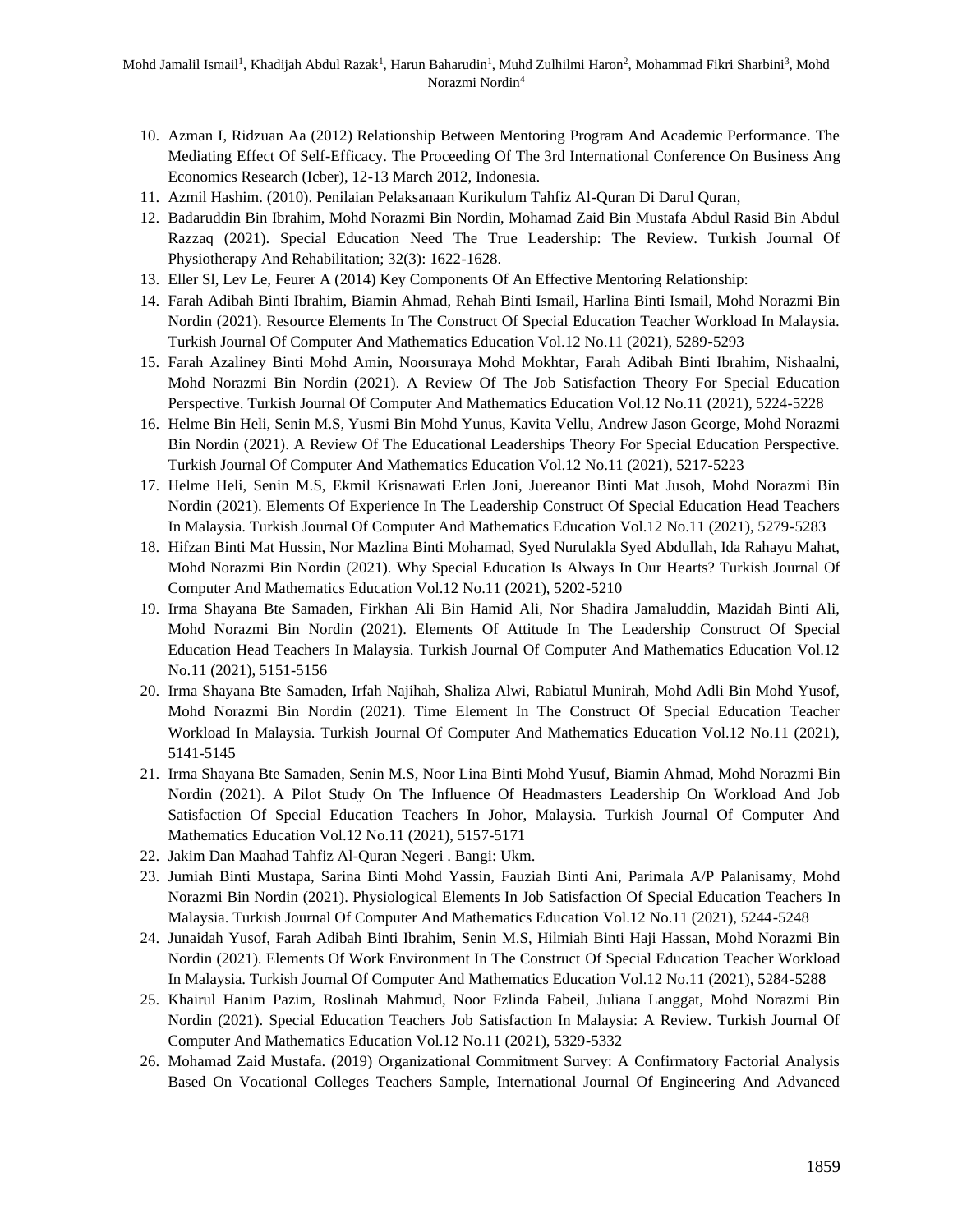Technology (Ijeat), Published By : Blue Eyes Intelligence Engineering & Sciences Publication , 5, 279, Issn:22498958

- 27. Mohd Ali Masyhum Bin Mohd Nor, Ahmad Faqih Ibrahim, Syahrul Anuar Ali, Mohd Fairoz Affendy Bin Md Nordin, Mohd Norazmi Bin Nordin (2021). Elements Of Leadership Style In The Leadership Construct Of Special Education Headmasters In Malaysia. Turkish Journal Of Computer And Mathematics Education Vol.12 No.11 (2021), 5249-5253
- 28. Mohd Ali Masyhum, Ophelia, Masliah Musa, Daraini Oyot, Mohd Norazmi Bin Nordin (2021). Headmasters Leadership On Task Load And Job Satisfaction Of Special Education Teachers In Malaysia. Turkish Journal Of Computer And Mathematics Education Vol.12 No.11 (2021), 5294-5299
- 29. Mohd Arafat Bin Jaafar, Muhammad Talhah Ajmain@Jima'ain, Mazita Binti Ahmad Subaker, Kavita Doraisamy, Mohd Norazmi Bin Nordin (2021). Special Education Teachers Task Load In Malaysia: A Review. Turkish Journal Of Computer And Mathematics Education Vol.12 No.11 (2021), 5333-5337
- 30. Mohd Arafat Bin Jaafar, Noor Azlin Binti Abdullah, Mohd Sabri Bin Jamaludin, Muhamad Amin Bin Haji Ab Ghani, Mohd Norazmi Bin Nordin (2021). Unique Attitude? The Concept Of Special Education Leadership. Turkish Journal Of Computer And Mathematics Education Vol.12 No.11 (2021), 5192-5196
- 31. Mohd Jamalil. (2016). Strategi Kecemerlangan Maahad Tahfiz Negeri Pahang (Mtnp) Dalam Memperkasakan Maahad Tahfiz Al-Quran Negeri Di Malaysia, Bangi: Ukm.
- 32. Mohd Noh, A. N., Razzaq, A. R. A., Mustafa, M. Z., **Nordin, M. N**., Ibrahim, B. (2021). Sustainable Community Based Ecotourism Developement. Palarch's Journal Of Archaeology Of Egypt / Egyptology, 17(9), 5049-5061.
- 33. Mohd Noh, A. N., Razzaq, A. R. A., Mustafa, M. Z., **Nordin, M. N.,** Ibrahim, B. (2021). Elements Of Community Capacity Building (Ccb) For Cbet Development. Palarch's Journal Of Archaeology Of Egypt / Egyptology, 17(9), 4970-4981.
- 34. Mohd Noh, A. N., Razzaq, A. R. A., Mustafa, M. Z., **Nordin, M. N.,** Ibrahim, B. (2021). Future Community-Based Ecotourism (Cbet) Development. Palarch's Journal Of Archaeology Of Egypt / Egyptology, 17(9), 4991-5005.
- 35. Mohd Norazmi Bin Nordin, Mohamad Zaid Bin Mustafa, Badaruddin Bin Ibrahim, Abdul Rasid Bin Abdul Razzaq, Nor Fauziyana Binti Mosbiran (2021). Special Education Unique Leadership Style: The Concept. Linguistica Antverpiensia, 2021 Issue-1: 2244-2261
- 36. Muhamad Amin Bin Haji Ab Ghani, Abidah Aqilah Binti Mohd Noor, Zulfadli Bin Mohd Saad, Mohd Mazhan Tamyis, Mohd Norazmi Bin Nordin (2021). Improving The Writing Skills Of Jawi Connection Letters Of Students With Learning Disabilities Using The Finger Step. Turkish Journal Of Computer And Mathematics Education Vol.12 No.11 (2021), 5307-5312
- 37. Mustafa Kamal Amat Misra, Nurhanisah Senin, Abdull Rahman Mahmood, Jaffary Awang, Mohd Norazmi Bin Nordin (2021). Analysis On Ashācirah And Ibādhīyah On The Attributes Of God. Turkish Journal Of Computer And Mathematics Education Vol.12 No.10 (2021), 7661-7673
- 38. Nazrah Binti Jamaludin, Kway Eng Hock, Elia Binti Md Zain, Norkhafizah Binti Yussuf, Mohd Norazmi Bin Nordin (2021). This Special Education Is Unique For Teachers, Students, Parents, Leaders And Organizations. Turkish Journal Of Computer And Mathematics Education Vol.12 No.11 (2021), 5179-5183
- 39. Noel Jimbai Balang, Bong Lie Chien, Mimilia Binti Gabriel, Norhamidah Binti Ibrahim, Mohd Norazmi Bin Nordin (2021). Elements Of Teacher Readiness In The Construct Of Special Education Teacher Workload In Malaysia. Turkish Journal Of Computer And Mathematics Education Vol.12 No.11 (2021), 5269-5273
- 40. Nor Diana Mohd Idris, Junaidah Yusof, Fazli Abdul-Hamid, Muhamad Helmy Sabtu, Mohd Norazmi Bin Nordin (2021). Formation Of Special Education Leadership Study Questionnaire Set That Influences The Task Load And Job Satisfaction Of Special Education Teachers In Malaysia. Turkish Journal Of Computer And Mathematics Education Vol.12 No.11 (2021), 5319-5323
- 41. Nor Fauziyana Binti Mosbiran, Ahmad Faqih Ibrahim, Muhammad Yasin Omar Mokhtar, Muhamad Amin Bin Haji Ab Ghani, Mohd Norazmi Bin Nordin (2021). Elements Of Welfare In Job Satisfaction Of Special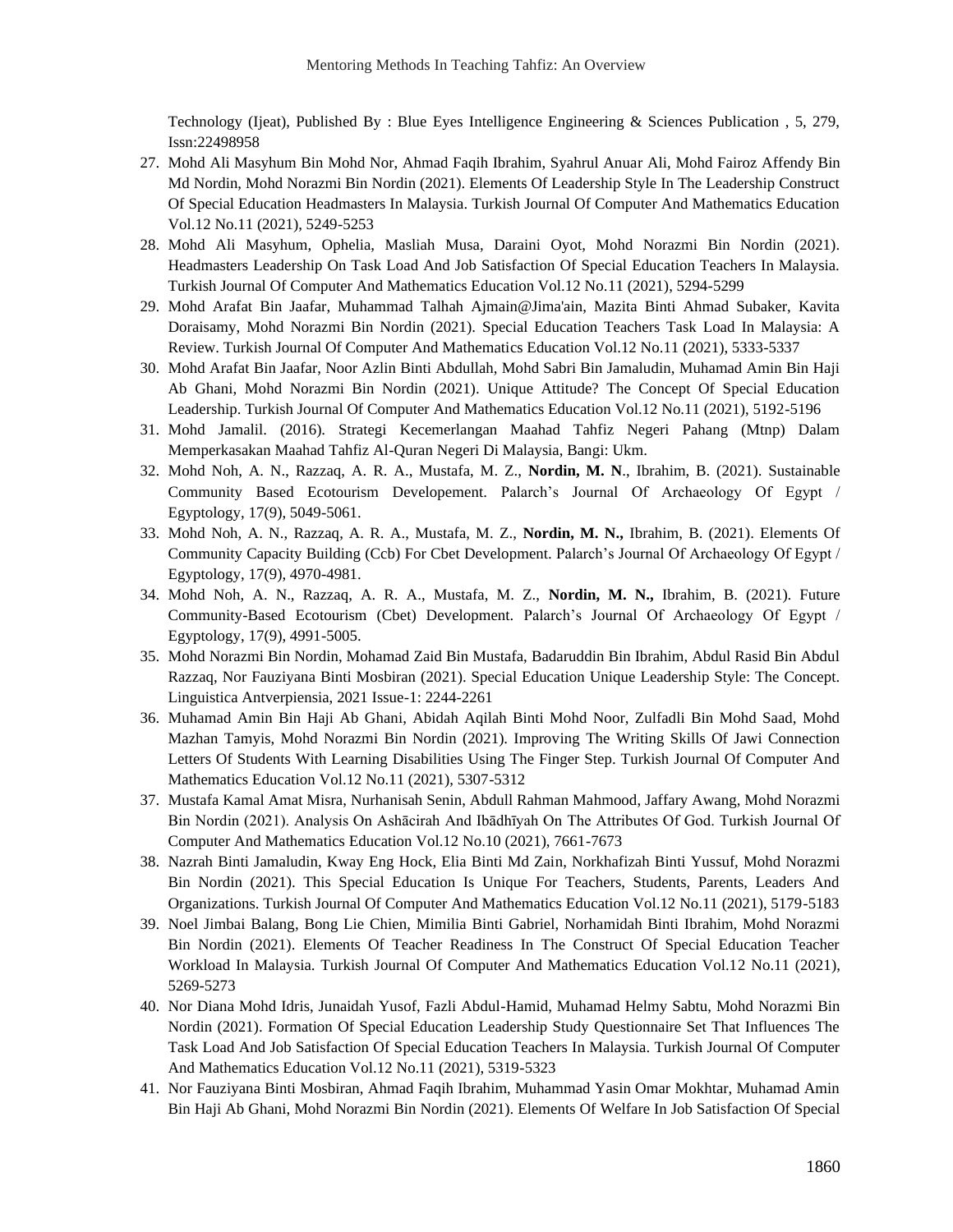Education Teachers In Malaysia. Turkish Journal Of Computer And Mathematics Education Vol.12 No.11 (2021), 5264-5268

- 42. Nor Fauziyana Binti Mosbiran, Mohamad Zaid Bin Mustafa, Badaruddin Bin Ibrahim, Abdul Rasid Bin Abdul Razzaq, Mohd Norazmi Bin Nordin (2021). Teacher Competencies To Provide Effective Individual Education Plan For Students With Special Needs Hearing Problems: An Early Review. Turkish Journal Of Physiotherapy And Rehabilitation; 32(3): 1617-1621.
- 43. Norazmi, N. (2020). Effect Size For Model Of The Influence Of Headmasters Leadership On Teacher Task Load And Teacher Job Satisfaction Of Special Education Integration Program. International Journal Of Phycpsocial Rehabilitation. Vol. 24, Issue 10, 2020: 2102-2112.
- 44. Norazmi, N. (2020). Factors For The Task Load Of Special Education Integration Program (Ppki) Teachers In Johor. International Journal Of Innovative Technology And Exploring Engineering (Ijitee), Volume 9, Issue 3: 2413-2416.
- 45. Norazmi, N., Zaid, M. & Abdul Rasid, A. R. (2019). The Practice Of Headmasters' Leadership And Its Effect On Job Satisfaction Of Special Education Integration Program (Ppki) Teachers In Johor, Malaysia. Universal Journal Of Educational Research 7.9 (2019): 2008-2014. Doi: 10.13189/Ujer.2019.070923.
- 46. Norazmi, N., Zaid, M. & Abdul Rasid, A. R. (2020). Relationship Between Headmasters' Leadership, Task Load On Special Education Integration Programme Teachers' Job Satisfaction. Universal Journal Of Educational Research 8(8):3398-3405
- 47. Norazmi, N., Zaid, M. & Abdul Rasid, A. R. (2020). Special Education Integration Program (Ppki) Teachers: Task Load And Job Satisfaction. International Journal Of Psychosocial Rehabilitation, Vol. 4, Issue 7: 7439-7445.
- 48. Parimala A/P Palanisamy, Santibuana Binti Abd Rahman, Siti Azura Binti Bahadin, Helvinder Kaur A/P Balbir Singh, Mohd Norazmi Bin Nordin (2021). Relationship Elements In Job Satisfaction Of Special Education Teachers In Malaysia. Turkish Journal Of Computer And Mathematics Education Vol.12 No.11 (2021), 5254-5258
- 49. Quah Wei Boon, Mohd Fairuz Bin Mat Yusoff, Nurhanisah Binti Hadigunawan, Fatin Nabilah Wahid, Mohd Norazmi Bin Nordin (2021). A Review Of The Management Theory For Special Education Task Load Perspective. Turkish Journal Of Computer And Mathematics Education Vol.12 No.11 (2021), 5234- 5238
- 50. Rekha Nk, Ganesh Pm (2012) Do Mentors Learn By Mentoring Others? International Journal Of Mentoring And Coaching In Education 1(3), 205-217.
- 51. Rohani Binti Marasan, Andrew Lim Ming Yew, Dg. Norizah Ag. Kiflee @ Dzulkifli, Colonius Atang, Mohd Norazmi Bin Nordin (2021). A Principal's Leadership Excellence Though Disposition Of Attributes. Turkish Journal Of Computer And Mathematics Education Vol.12 No.11 (2021), 5360-5371
- 52. Rohanida Binti Daud, Shazali Johari, Fazli Abdul-Hamid, Syahrul N. Junaini, Mohd Norazmi Bin Nordin (2021). Face And Content Validity For The Special Education Leadership (Integration) Questionnaire In Malaysia. Turkish Journal Of Computer And Mathematics Education Vol.12 No.11 (2021), 5172-5178
- 53. Roszi Naszariah Nasni Naseri, Maryam Mohd Esa, Norlela Abas, Nurul Zamratul Asyikin Ahmad, Rafidah Abd Azis, Mohd Norazmi Bin Nordin (2021). An Overview Of Online Purchase Intention Of Halal Cosmetic Product: A Perspective From Malaysia. Turkish Journal Of Computer And Mathematics Education Vol.12 No.10 (2021), 7674-7681
- 54. Roszi Naszariah Nasni Naseri, Nurul Zamratul Asyikin Ahmad, Sharina Shariff, Harniyati Hussin, Mohd Norazmi Bin Nordin (2021). Issues And Challenges Of Online Shoppingactivities On The Impact Of Corona Pandemic :A Study On Malaysia Retail Industry. Turkish Journal Of Computer And Mathematics Education Vol.12 No.10 (2021), 7682-7686
- 55. Santibuana Binti Abd Rahman, Helvinder Kaur A/P Balbir Singh, Albert Feisal@Muhd Feisal Bin Ismail, Salsuhaida Binti Sulaiman, Mohd Norazmi Bin Nordin (2021). Formation Of Special Education Leadership